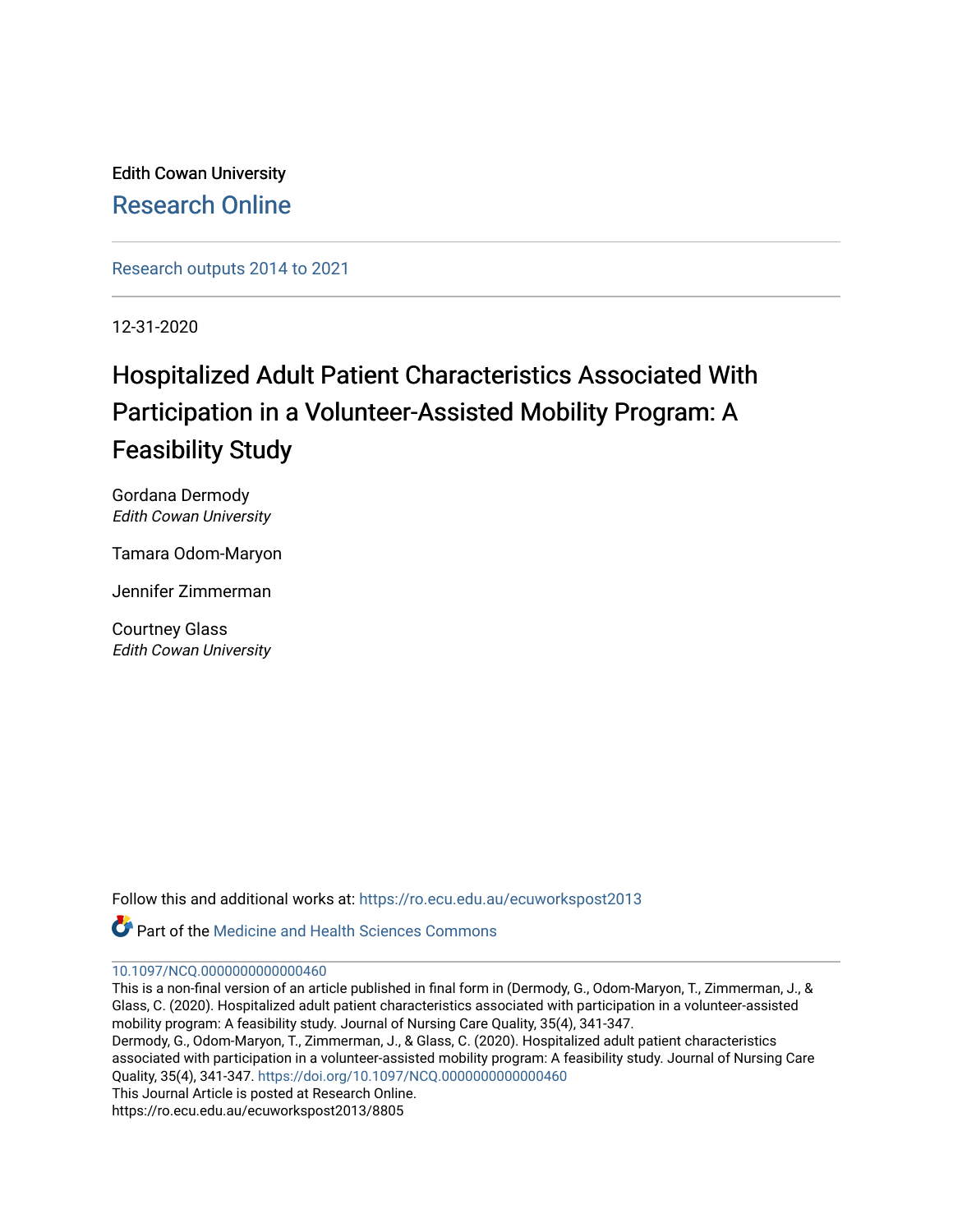**Hospitalized Adult Patient Characteristics Associated with Participation in a Volunteer- Assisted Mobility Program (VAMP): A Feasibility Study**

| <b>Author</b>                 | <b>Afilitation and Contact information</b>          |
|-------------------------------|-----------------------------------------------------|
| Gordana Dermody PhD, RN, CNL* | <b>Edith Cowan University</b>                       |
| Lecturer                      | <b>School of Nursing and Midwifery</b>              |
|                               | <b>Building 21, Room 21.423</b>                     |
| *Corresponding author         | 270 Joondalup Drive                                 |
|                               | Joondalup WA, 6027                                  |
|                               | Australia                                           |
|                               | Phone: 011 61 + 086 304 3470                        |
|                               | Email: g.dermody@ecu.edu.au                         |
| Tamara Odom-Maryon, PhD       | <b>Employer: Washington State University Health</b> |
| <b>Research Professor</b>     | <b>Sciences Spokane College of Nursing SNRS 441</b> |
|                               | Employer address: 412 E. Spokane Falls Blvd.        |
|                               | Spokane, WA 99202                                   |
|                               | Phone: 509-324-7298 email:                          |
|                               | Email: tmaryon@wsu.edu                              |
| Jennifer Zimmerman RN, BSN    | <b>Employer: Providence Holy Family Hospital</b>    |
| <b>Nurse Manger</b>           | Employer address: 5633 North Lidgerwood Street      |
|                               | Spokane, 99208 WA                                   |
|                               | Phone: 509-290-0613                                 |
|                               | Email: Jennifer.Zimmerman2@providence.org           |
| Courtney Glass, BSc, MDiet.   | <b>Employer: Edith Cowan University</b>             |
| <b>Research Assistant</b>     | <b>School of Nursing and Midwifery</b>              |
|                               | <b>Employer address: Building 21</b>                |
|                               | 270 Joondalup Drive                                 |
|                               | Joondalup WA, 6027                                  |
|                               | Australia                                           |
|                               | Phone: 011 61 + 086 304 3470                        |
|                               | Email: c.glass@ecu.edu.au                           |

## **Background**

Physical inactivity during hospitalization commonly results in functional decline. Structured multidisciplinary programs/approaches may be useful to promote mobility in hospitalized adults.

## **Purpose**

Determine if a Volunteer-Assisted Mobility Program (VAMP) is feasible to improve the ambulation of hospitalized patients and examine the characteristics of patients associated with willingness to participate in the program.

## **Methods**

A prospective descriptive correlation study conducted in two acute care units. Implementation of a volunteer-staffed program with the aim of improving the ambulation of hospitalized patients.

## **Results**

Hospitalized patients (N=490) were approached, with 39.2% (*n* = 192) agreeing to ambulate an average of 109.7 m (*IQR* = 51.45 – 172.2 m). Patients with a low clinical frailty score, a high body mass index, or a physical therapy order were more likely to participate in VAMP.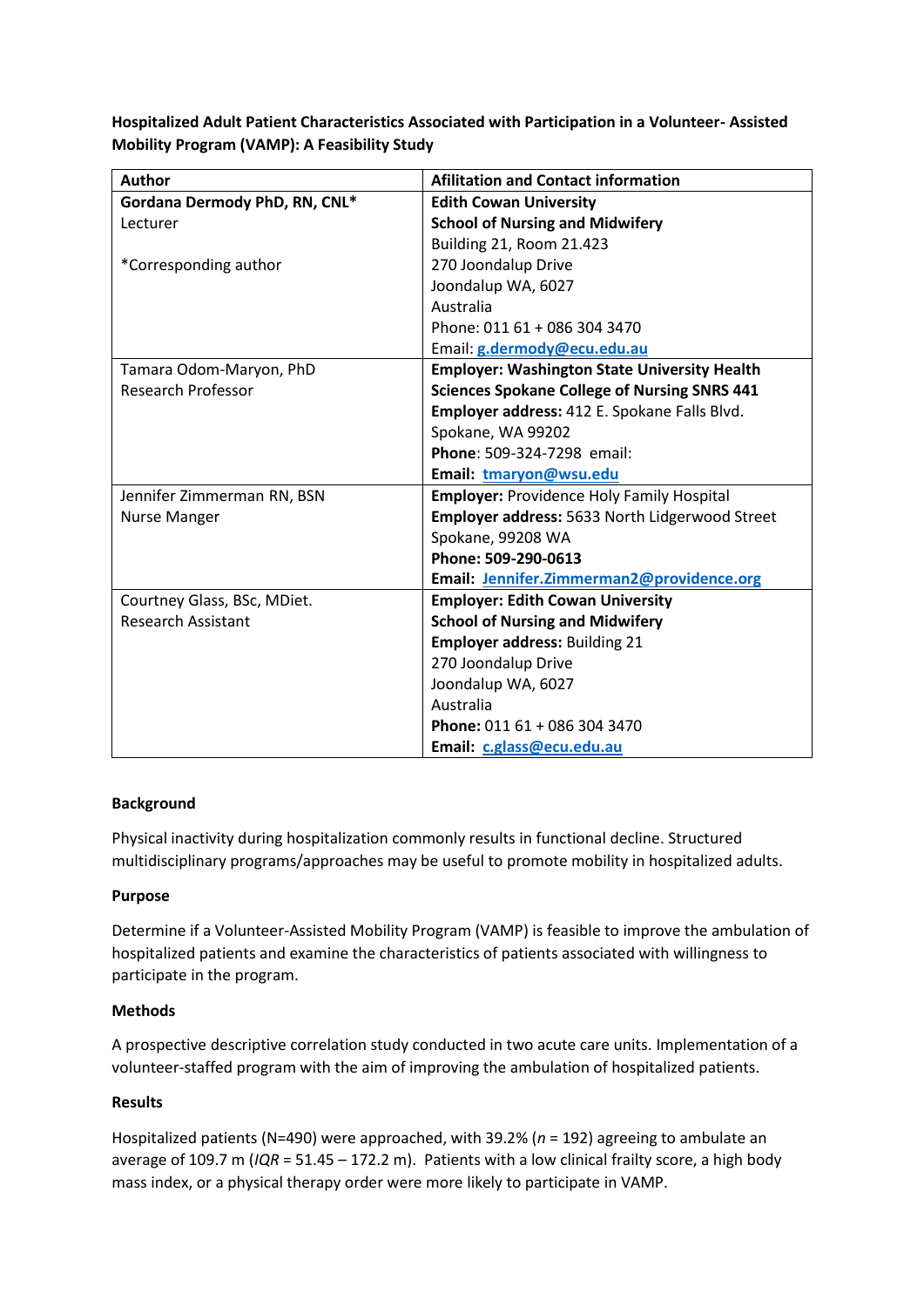#### **Conclusions**

The findings suggest that a volunteer-assisted interdisciplinary program is a feasible way to promote the ambulation of some patients.

Hospitalized patients, especially older adults, are at greater risk for functional decline and frailty due to comorbidities, chronic illness, and insufficient physical mobility/activity.1-5 Physical inactivity during and after hospitalization contributes to 34%- 50% functional decline due to muscle atrophy and muscle weakness, which increases the risk for frailty.<sup>4-7</sup> Functional decline and frailty negatively impact the quality of life and place a financial burden on the patient/family and health care systems.<sup>7-10</sup> Usual hospital-based care includes promoting the physical mobility needs of patients; $^{11}$  however, studies confirm that insufficient physical activity is common<sup>6</sup> and patients are not sufficiently involved in the care processes to become physically active during and after hospitalization.<sup>7,8</sup>

Promoting physical mobility has been defined as getting patients out of bed, including sitting in a chair, toileting at bedside or bathroom, standing, and ambulating.<sup>12</sup> While it is well known that it is important to prevent functional decline and frailty, the promotion of physical mobility is challenging for nurses and the interprofessional team.<sup>13,14</sup> Studies suggest that nurse workload, staffing-related issues, and having conflicting nursing priorities could interfere with the promotion of physical mobility in hospitalized patients. Less is known about how patient characteristics and their preferences to be physically active during hospitalization impacts whether nurses' promote physical mobility.<sup>15,16</sup>

Due to the complexities inherent in hospital units, barriers to promoting physical mobility will exist for the foreseeable future. Studies show that structured multidisciplinary programs/approaches may be useful to promote regular, basic mobility such as ambulation in hospitalized adults and older adults. $17,18$  However, implementing patient-centered programs to improve physical mobility often requires additional staffing, which can be a barrier for some organizations to implementing mobility programs.

Volunteers may be able to overcome the staffing barrier in implementing programs to promote physical mobility in certain hospitalized patients. Formal volunteer programs and informal volunteering by patients' family members is common in hospitals in many nations.<sup>19</sup> Some studies have included volunteers in programs to improve physical mobility.20,21 However, more scientific knowledge is needed to understand the contributions trained volunteers could make to improve the physical mobility of hospitalized adults.

Accordingly, the purpose of this study was to 1) determine if a Volunteer-Assisted Mobility Program (VAMP) that used trained volunteers was feasible to improve the ambulation of hospitalized patients; 2) Examine the characteristics of patients associated with willingness to participate in the program, and potential reasons for refusal; and 3) Determine the perceptions of the usefulness and feasibility of VAMP among physical therapists (PTs) and registered nurses (RNs) working on the 2 units.

## **METHODS Study design, setting and sample**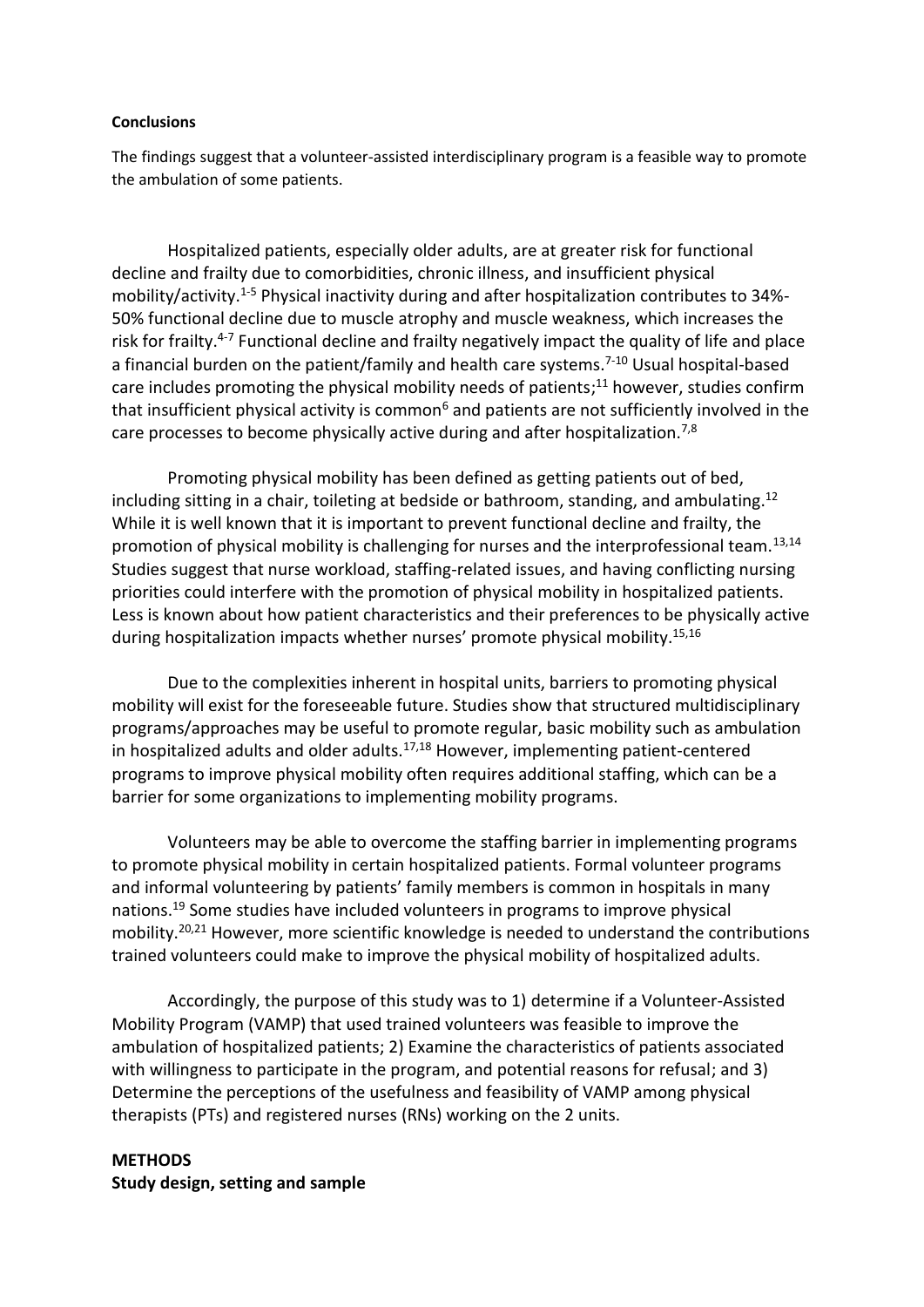A prospective, descriptive correlation study was conducted. Patients were recruited to participate in VAMP from 2 units (a 40-bed cardiac unit and 40-bed oncology unit) of a midsized hospital in the Pacific Northwest US. Over a 6-month study period, data were collected about participants in the ambulation program (VAMP) as well as patients declining to participate (usual care) that were hospitalized during the same time period. This study underwent a full review and was approved by the Institutional Review Board (IRB) affiliated with the hospital where the study was conducted.

#### **VAMP**

VAMP was adapted from the "Mobility is Medicine" program.<sup>22</sup> To become a VAMP staff member, volunteers applied through the hospital's volunteer office. Volunteers were on-boarded and then received extensive training from a physical therapist on safe ambulation and transferring. To accommodate volunteers' availability to some extent, the volunteers typically started as early as 9AM and finished the day by 6 PM. Volunteers were scheduled 7 days per week, and shifts were between 2 and 4 hours long. A PT-led hands-on training that lasted about 120 minutes including having the volunteer introducing him/her/self to the patient, adjusting the bed, turning on/off alarms, helping the patient get in/out of bed, using a gait belt, walking the halls with walkers and IV poles, and practicing safe falls. Each volunteer took a turn at being the patient and the volunteer. Following training with PT, the volunteer worked with the nurse until the volunteer felt comfortable, and the items were checked off. Unit staff provided training on a variety of competencies that were seen as important for the volunteer role (Supplemental Digital Content, Table). While the focus of the training was on offering ambulation, volunteers were also trained to solve other patient request/needs within their scope. For example, a finished meal tray may need to be removed to make space to get out of bed, or a patient may have other simple requests that the volunteers could address before or after ambulation.

## *Patient criteria for ambulation*

Patients had to meet criteria to be ambulated by a volunteer, including the presence of a physical mobility assessment by a PT or RN. Patients with disorientation but able to walk well, or slightly unsteady as determined by a PT or RN, were also eligible to be ambulated by a volunteer. Patients under contact enteric or airborne isolation were excluded. To be eligible to be ambulated by a volunteer the patient had to have a frailty score of ≤6 on the visual Clinical Frailty Scale© (CFS) (see Study Measures).<sup>23</sup> Frailty has been described as a geriatric syndrome associated with adverse health outcomes and mortality.<sup>24</sup>

#### *Unit-based staff responsibilities*

Unit-based charge nurses used the visual CFS to determine if the patient was appropriate to be ambulated by a volunteer. Patient scored as severely frail, very severely frail, and terminally ill on the CFS were excluded from the VAMP. The nurse informed the volunteers of specific patient requirements including such as the approximate distance that a patient was capable of ambulating, gait-belt or assistivedevice required. If oxygen was required, the RN, PT, or respiratory therapist arranged for a portable oxygen tank and transferred the tubing.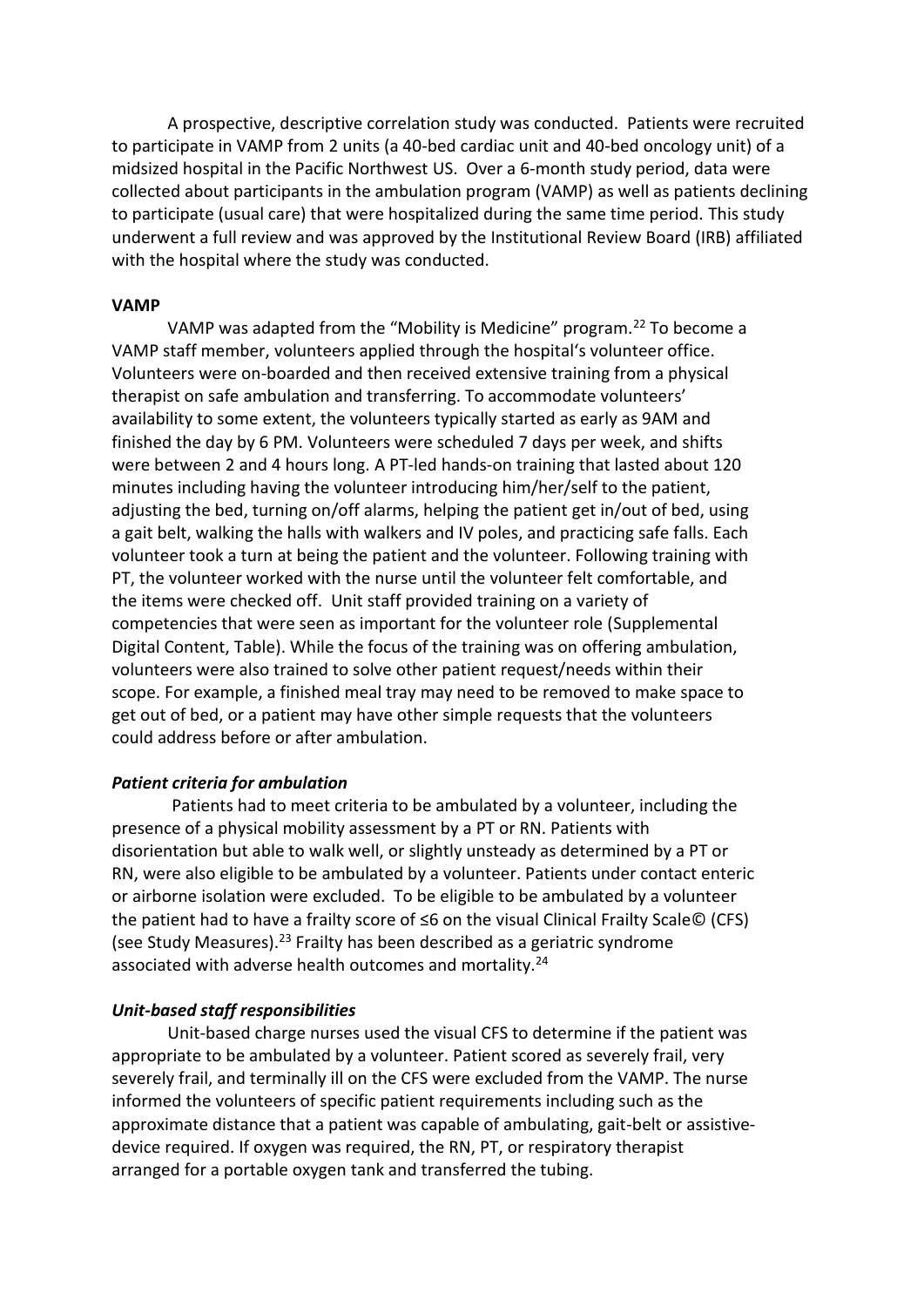#### *Volunteer responsibilities*

On arrival to the unit, volunteers checked in with the unit charge nurse to obtain the list of patients eligible for ambulation. The volunteer also followed-up with the patient's primary nurse to ensure that there was no change in the patient's physical status. Scripting was used to encourage patients to ambulate: "Hello, my name is… I volunteer on this unit to help patients go for a walk in the hall…" If the patient agreed to go for a walk, ambulation goals were discussed with patient and mutually agreed on before ambulation, and then updated on the whiteboard in the patient's room.

If a patient refused ambulation, volunteers informed the nurse and documented the reasons for refusal.

#### **Measures**

#### *Visual clinical frailty scale*

The 9-point validated CFS was used for this present study and scored as: 1=very fit; 2=well; 3=managing well; 4=vulnerable; 5=mildly frail; 6=moderately frail; 7=severely frail; 8=very severely frail; 9=and terminally ill.<sup>23</sup> Nurses were trained how to use the scale during a 1-hour session.

#### *Distance ambulated*

While nursing staff anecdotally had some distance estimates of the halls, the team thought it would be beneficial if patients and volunteers could visualize distance ambulated. Accordingly, a medium sized print out of a sport shoe was laminated and placed at waist level in 5-meter increments on the walls of the units where the program was implemented. Volunteers and nursing staff were educated how to use these markers to capture the approximate distance ambulated by the patient, and to document on the whiteboard. Nurses were encouraged to document the distance ambulated in the patients electronic health care record.

## *Mobility log*

Volunteers used Research Electronic Data Capture (REDCap), hosted at the hospital where this study was undertaken, to document the distance ambulated by patients or reasons for refusal. REDCap is a secure, web-based application designed to support data capture for research studies.<sup>25</sup> Volunteers documented refusal using a drop down list of potential reasons such as feeling tired, having visitors, or feeling pain. The charge nurse documented the level of assistance needed, assistive devices, and frailty score in the electronic health record.

## *Demographics and physical mobility assessment*

A retrospective chart review was conducted to capture demographics, Body Mass Index (BMI)<sup>7</sup>, the physician's activity and physical therapy order, fall risk using the Morse Fall Scale,<sup>26</sup> mobility level, home-use of assistive device, and ambulation distance.

## *Staff survey*

Staff's perceptions of the usefulness and feasibility of VAMP from a clinical perspective were assessed. PTs and RNs working on the 2 units were sent a 10-question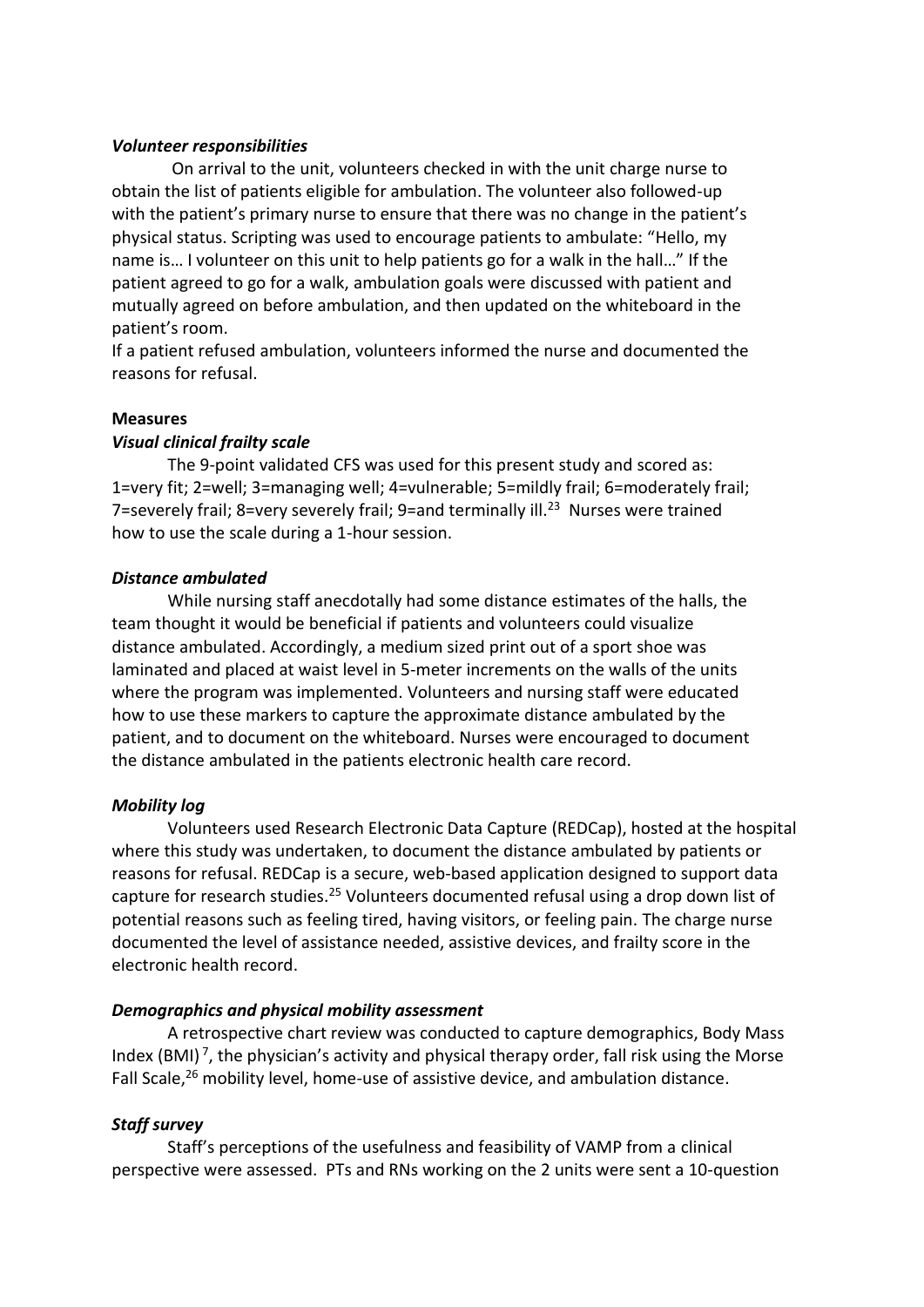survey to their email using REDCap. Eight questions used a 5-point Likert Scale (1=strongly disagree to 5=strongly agree), and 2 questions asked staff to describe any barriers and share other insights.

#### **Analysis**

Statistical significance testing was conducted with SPSS Version 25 (Armonk, NY: IBM Corp) and was 2-sided at the .05 level. Prior to conducting all analyses, the influence of missing data was assessed. Little's Missing Completely at Random (MCAR) test was not significant suggesting values were missing at random. Descriptive statistics were used to summarize the demographic and mobility characteristics of patients who were approached and agreed to participate or who refused to participate in VAMP. Continuous data are summarized as medians and the interquartile range (mdn, IQR), and categorical data were summarized as frequencies (percentages). Distance ambulated was highly skewed and therefore not normally distributed, hence non-parametric analysis was performed. The Mann-Whitney U test and Kruskal-Wallis test was used to examine the association between distance ambulated and the demographic and mobility characteristics. Logistic regression was used to examine demographic and mobility characteristics associated with participation in VAMP. The odds ratio (OR), 95% confidence interval (95% CI) and the p-value from the model chi-square are reported. For the useability and feasibility questions included in the staff survey, responses were categorized as disagree (strongly disagree or disagree), neutral, or agree (agree or strongly agree), with the frequency and percentage of staff reported.

#### **RESULTS**

During the 6-month study period, 27 volunteers approached a total of 490 patients to participate in VAMP. Thirty-nine percent (n=192) agreed to participate. leaving 298 patients available for usual care. The volunteers spent 559 hours walking the participants. The average age of patients approached was 62.8 (SD *=* 16.97) years, with an even proportion of females and males. Seventy-seven percent (n=69) of the 90 patients < 65 years of age were overweight/obese, and 23% (n=21) were their ideal weight or below. Among the 101 patients 65 years and older, 47% (n=47) were overweight while 53% (n=54) were at or below their ideal weight. More than half (56%, n=106) of the patients were classified as vulnerable or mildly frail according to the visual CFS, and most patients were a medium or high fall risk (86%, n=164). Less than half had a physical therapy order noted (41%, n=78). Given the small percentage of missing data (1.5% of all data), imputation of missing values was not used.

## **Patient characteristics associated with participation in VAMP** *Demographic characteristics*

No association was found between age of the patient (>65 years, <65 years), sex (female, male), and participation in VAMP (Table). Among patients younger than 65 years, the odds of agreeing to ambulate was 1.95 times greater for overweight/obese patients compared to patients with ideal weight or below (41% versus 27%; OR=1.95, 95% CI=(1.08,3.50); p=.023). No association was found between BMI in older adults and participation in VAMP (*p* > .05).

#### *Mobility characteristics*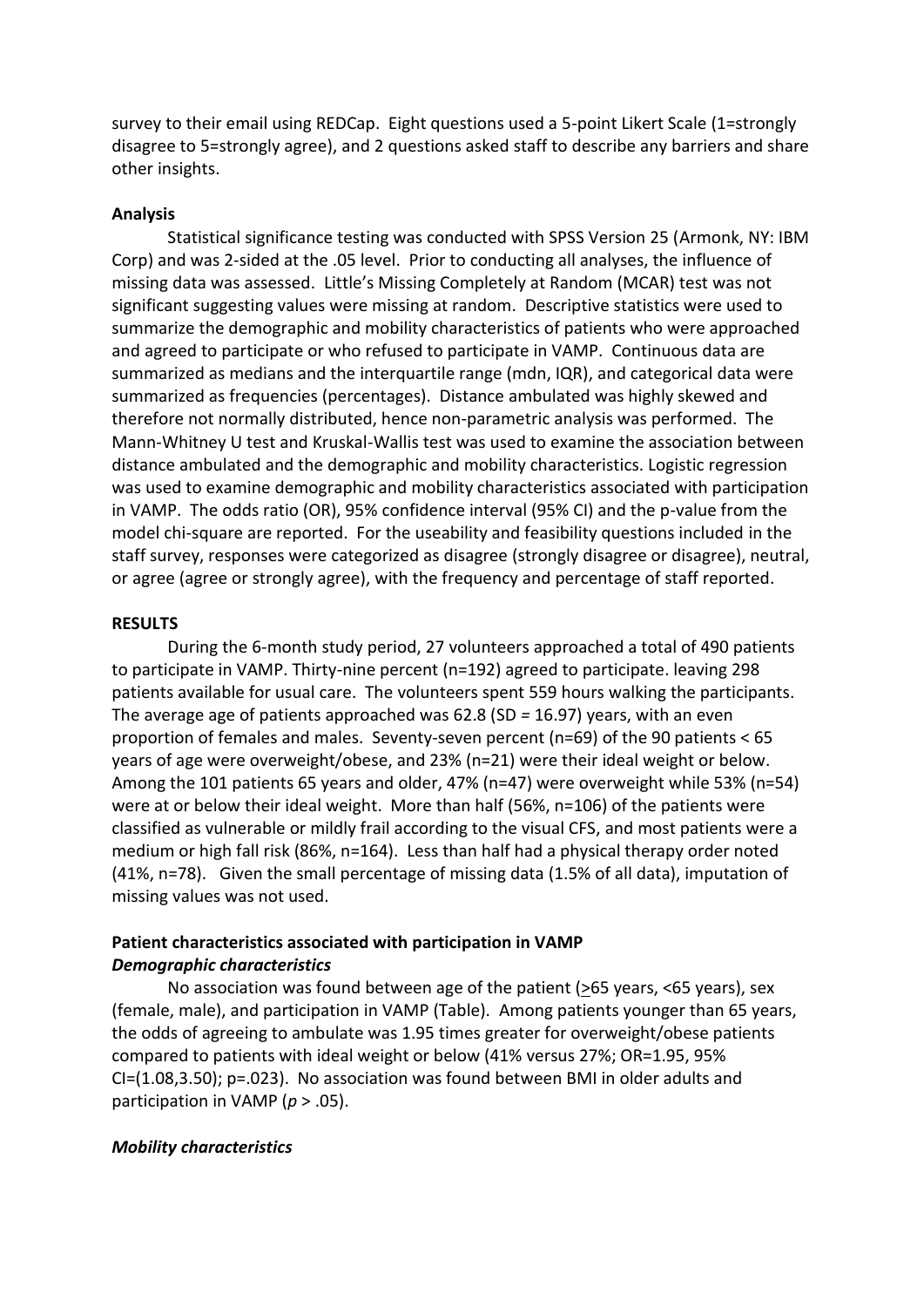Fewer of the frail (23%, n=13) and vulnerable (39%, n=106) patients were willing to participate in VAMP compared to patients classified as not frail (46%, n=70)*.* The odds of a frail patient agreeing to ambulate was 0.35 times less than a patient designated as not frail (OR=0.35, 95% CI=(0.17,0.69), and the odds of a patient classified as vulnerable was 0.74 times less than a patient identified as not frail (OR=0.74, 95% CI=(0.49,1.10); p=.007). A higher percentage of patients with a physical therapy order agreed to participate in VAMP (46% versus 36%). The odds of a patient agreeing to be in the walking group was 1.52 times greater for patients who had a physical therapy order compared to patients without a physical therapy order (OR=1.52, 95% CI=(1.04,2.22); p=.030). Fall risk was not associated with participation in VAMP (p=.208).

## *Reasons patients cited for not participating in VAMP*

Among the 298 patients declining to participate in VAMP, several reasons were cited (Supplemental Digital Content, Figure). The most common reason for patients not participating was tiredness, with 45.8% of patients reporting this as a reason for refusal to ambulate. Fifteen percent of the patients said they were experiencing pain or discomfort.

## *VAMP participants' characteristics associated with distance ambulated*

Among the 192 patients who participated in VAMP, the median distance ambulated was 109.7 m. Differences in the distance ambulated by age and sex of the participants were found (Table 1). Younger participants (< 65 years old) ambulated significantly farther than participants aged  $\geq$ 65 years Male participants ambulated significantly farther than female participants. On average, patients with higher fall risks or those classified as vulnerable or mildly frail walked shorter distances. Participants with a low fall risk ambulated an average of 144.0 m compared to participants with a medium or high fall risk who ambulated 102.1 m. Participants with a frailty score categorized as not frail ambulated an average of 91.4 m more than vulnerable or mildly frail participants (*p* = < .001). Patients who did not have an order for physical therapy ambulated significantly farther (than participants with a physical therapy order.

# **Staff perceptions**

A total of 25 (28% response rate) staff members (RNs, n=21; PTs, n=4) completed the survey on the usefulness and feasibility of VAMP. Collectively, 96% of the staff agreed or strongly agreed that they felt comfortable having a trained volunteer ambulate a patient in their care, and most (92%) agreed or strongly agreed that the volunteer walking program should continue (Supplemental Digital Content, Table 2).

## **DISCUSSION**

Through the implementation of VAMP, 39% of patients were ambulated by volunteers under the direction of nursing staff. While the promotion of ambulation in hospitalized patients is often overlooked, $17,27$  This study revealed several important factors about the characteristics of patients who agreed to participate in VAMP, which could have an impact on the development of future programs to promote physical mobility. In this study, participants who had a physical therapist were 1.5 times more likely to ambulate. One explanation for this may be that physical therapists support nurses in helping patients to recognise the importance of ambulation. Patients without a physical therapy order ambulated significantly farther than patients with an order. Presumably, these patients may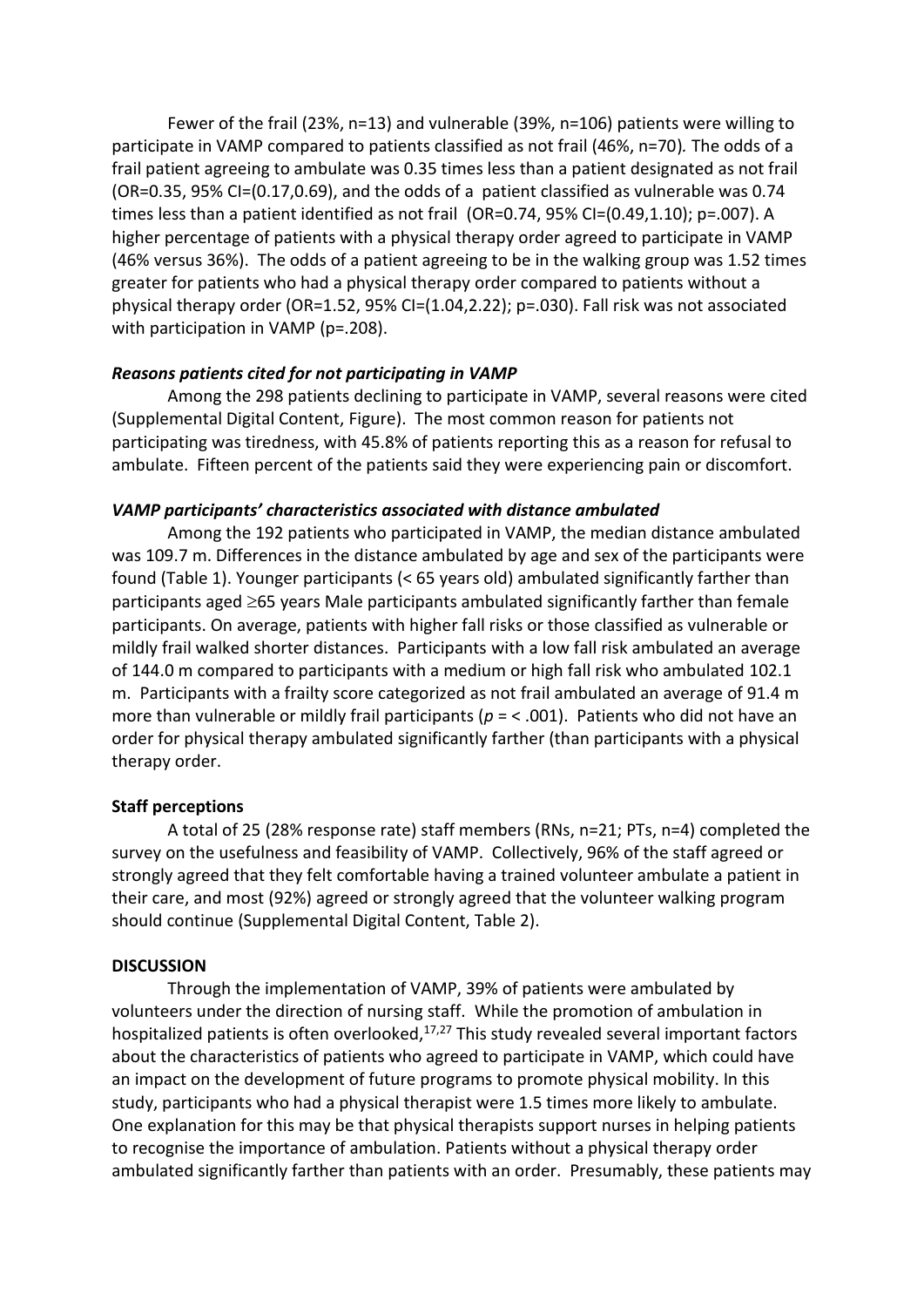have been in a better physical functional state compared to patients who had a PT on the care team. Participation in mobility programs may be impacted by frailty and multimorbidities, and increased limitations may have begun well before hospitalization. This study found that patients categorized as frail and vulnerable were less likely to agree to ambulate compared to non-frail patients. A tailored volunteer-based mobility program coupled with greater encouragement to participate is needed.

Patients in this study had a variety of reasons for refusing to ambulate. Feeling tired was the most frequent reason for refusal to ambulate, followed by being busy or unavailable, and having and pain/discomfort. Ensuring that patients can get proper rest is important for engagement in mobility programs. In addition as sick patients, especially older adults, may tire by mid-afternoon, it is important to consider the timing of the volunteerbased mobility activity. This can be challenging as volunteers' availability may not be congruent with the optimal times that mobility activities should occur.

Patients under 65 categorized as overweight/obese (41%) were nearly 2 times more likely to ambulate compared to patients of their age group with normal weight (27%). This is an interesting finding, as studies have described that people with a BMI of ≥30/Kg combined with high levels of fatigue may have less functional mobility, which could be due to a greater sedentary lifestyle.<sup>28</sup> This finding suggests that it is important not to focus only on promoting mobility in patients based on their "apparent" need for mobility.

In this study, patients with a low fall risk, ambulated significantly farther than patients with a medium or high fall risk. Presumably a low fall risk factor may indicate that the patient is more physically able and has the endurance to ambulate a greater distance. In this study, the fact that a patient was categorized as at risk for falls was not significantly associated with agreeing to ambulate. This is an interesting finding as it has been reported that the emphasis of preventing falls in hospitalized patients may lead to a decreased promotion of physical activity so as to keep the patients safe.<sup>29</sup> It could be that in the process of the implementation of the program, staff may have learned that ambulation is important for all patients including patients at risk for falls. While the level of frailty was used as a way to determine which patients were appropriate for volunteer-based mobilization, the level of fall risk was not considered a deterrent to the promotion of ambulation.

The staff worked together to develop the program and train the volunteers. As such, this collaboration may have increased staff confidence in volunteers' ability to ambulate patients. Importantly, the program helped to emphasize the importance of ambulation for hospitalized patients. While it was not a focus of this study, anecdotal reports from the volunteers were overwhelmingly positive about their experience as a "walking volunteer."

#### **Limitations**

Although the electronic health care record has cells to document both distance and frequency of ambulation, we found that nurses did not consistently document ambulation distances into their patients' charts. As such, we were not able to collect data about distance ambulated for patients who may have ambulated with the nurse but refused to ambulate with a volunteer. Another limitation is that we used environmental markers to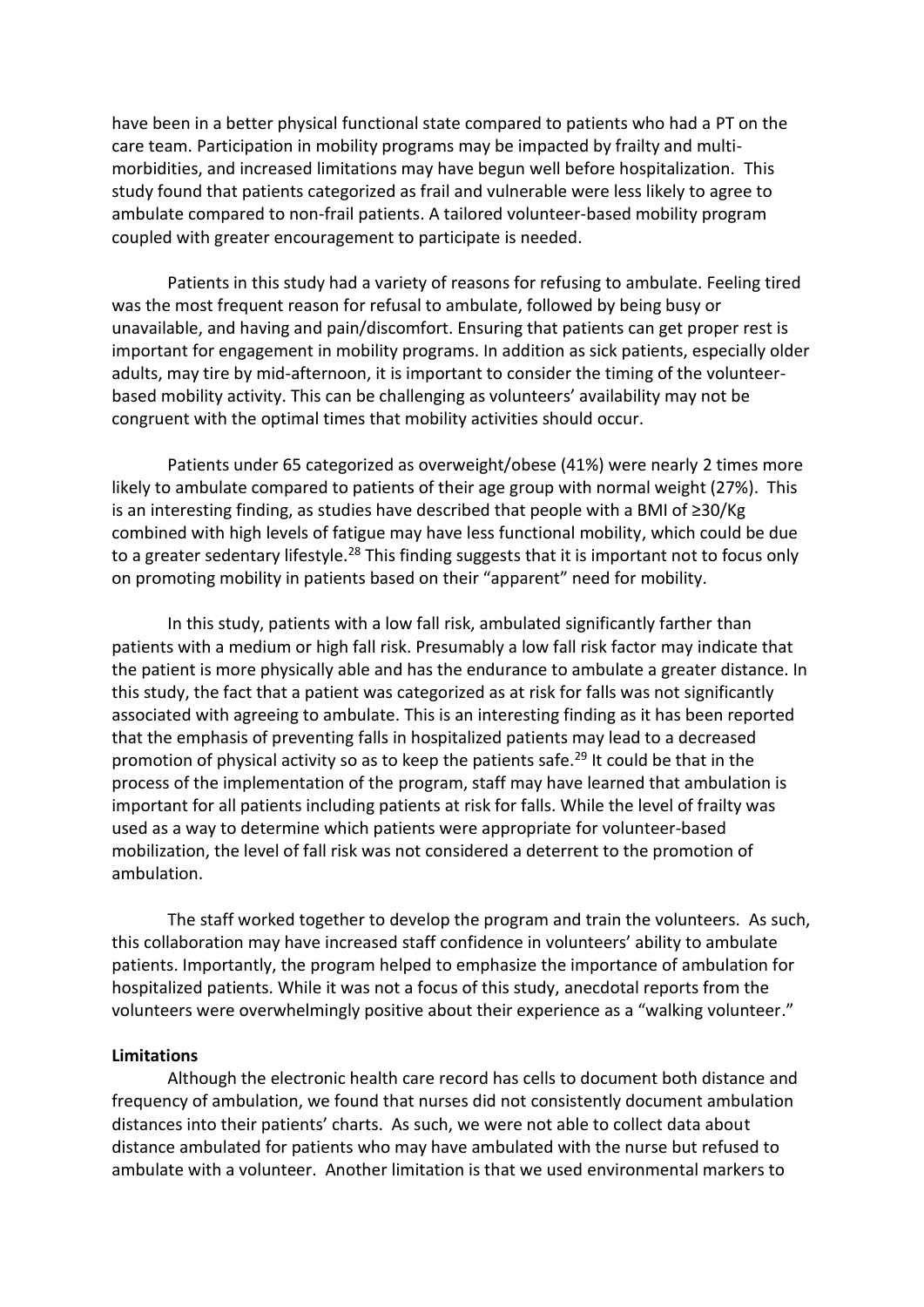measure distance ambulated, which have the potential for over- or underestimation of the ambulation distance. We also did not collect data about the patient's severity of illness, disease processes, or comorbidities, all of which could have influenced the extent to which ambulation was promoted. The sample was from one geographic region so the findings may not be generalizable.

# **CONCLUSIONS**

While the hazards of immobility remain, purposeful tailored programs and approaches to promote physical activity/mobility are needed in the hospital setting. While funding and extra staffing for a specialty program may not be attainable to improve the physical activity of patients, this study found that a volunteer-assisted interdisciplinary walking program is a feasible way to promote the ambulation of some patients.

## **REFERENCES**

- 1. Cruz-Jentoft AJ, Baeyens JP, Bauer JM, et al. Sarcopenia: european consensus on definition and diagnosis: report of the european working group on sarcopenia in older people. *Age Ageing.* 2010;39(4):412-423.
- 2. Pedersen MM, Bodilsen AC, Petersen J, et al. Twenty-four-hour mobility during acute hospitalization in older medical patients. *J Gerontol A Biol Sci Med Sci.* 2013;68(3):331-337.
- 3. Romero-Ortuno R, Wallis S, Biram R, Keevil V. Clinical frailty adds to acute illness severity in predicting mortality in hospitalized older adults: an observational study. *Eur J Intern Med.* 2016.
- 4. Theou O, Tan EC, Bell JS, et al. Frailty Levels in Residential Aged Care Facilities Measured Using the Frailty Index and FRAIL-NH Scale. *J Am Geriatr Soc.* 2016.
- 5. Harris T, Kerry SM, Limb ES, et al. Effect of a primary care walking intervention with and without nurse support on physical activity levels in 45- to 75-year-olds: the pedometer and consultation evaluation (PACE-UP) cluster randomised clinical trial. *PLoS Med.* 2017;14(1):e1002210.
- 6. Zisberg A, Syn-Hershko A. Factors related to the mobility of hospitalized older adults: A prospective cohort study. *Geriatr Nurs (New York, NY).* 2016;37(2):96-100.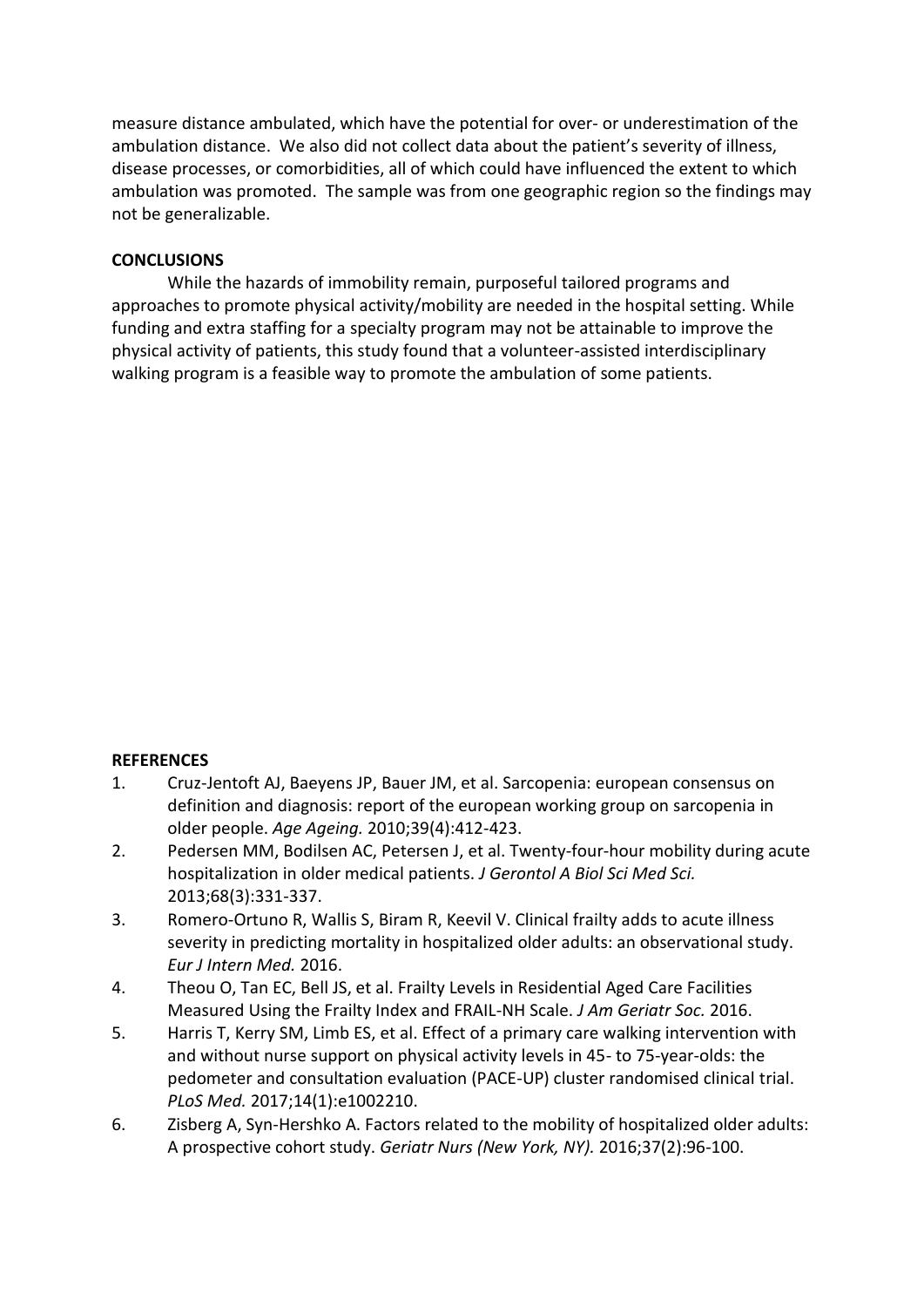- 7. Greysen SR. Activating Hospitalized Older Patients to Confront the Epidemic of Low Mobility. *JAMA Intern Med.* 2016;176(7):928-929.
- 8. Fisher SR, Graham JE, Ottenbacher KJ, Deer R, Ostir GV. Inpatient Walking Activity to Predict Readmission in Older Adults. *Arch Phys Med Rehabil.* 2016;97(9 Suppl):S226- 231.
- 9. Brown CJ, Redden DT, Flood KL, Allman RM. The underrecognized epidemic of low mobility during hospitalization of older adults. *J Am Geriatr.* 2009;57(9):1660-1665.
- 10. Brown CJ, Roth DL, Allman RM, Sawyer P, Ritchie CS, Roseman JM. Trajectories of life-space mobility after hospitalization. *Ann Intern Med.* 2009;150(6):372-378.
- 11. Doenges ME, Moorhouse MF, Murr AC. *Nursing care plans: Guidelines for individualizing client care across the life span.* 9th ed. Philadelphia, PA: F.A. Davis.; 2014.
- 12. Hoyer EH, Brotman DJ, Chan KS, Needham DM. Barriers to early mobility of hospitalized general medicine patients: survey development and results. *Am J Phys Med Rehabil.* 2015;94(4):304-312.
- 13. Doherty-King B, Bowers B. How nurses decide to ambulate hospitalized older adults: development of a conceptual model. *Gerontologist.* 2011;51(6):786-797.
- 14. Moore JE, Mascarenhas A, Marquez C, et al. Mapping barriers and intervention activities to behaviour change theory for mobilization of vulnerable elders in ontario (MOVE ON), a multi-site implementation intervention in acute care hospitals. *Implement Sci.* 2014;9:160.
- 15. Dermody G, Kovach CR. Nurses' experience with and perception of barriers to promoting mobility in hospitalized older adults: a descriptive study. J *Gerontol Nurs.*  2017:1-8.
- 16. Dermody G, Kovach CR. Barriers to promoting mobility in hospitalized older adults. *Res Gerontol Nurs.* 2018;11(1):17-27.
- 17. Zisberg A, Agmon M, Gur-Yaish N, Rand D, Hayat Y, Gil E. No one size fits all—the development of a theory-driven intervention to increase in-hospital mobility: the "WALK-FOR" study. *BMC geriatr.* 2018;18(1):91.
- 18. Smart DA, Dermody G, Coronado ME, Wilson M. Mobility programs for the hospitalized older adult: a scoping review. Gerontol Geriatr Med. 2018;4:2333721418808146.
- 19. Naylor C, Mundle C, Weaks L, Buck D. Volunteering in health and care. *Securing a sustainable future London: The King's Fund.* 2013.
- 20. Sandhaus S, Zalon ML, Valenti D, Dzielak E, Smego Jr RA, Arzamasova U. A volunteerbased hospital elder life program to reduce delirium. *Health Care Manag (Frederick).*  2010;29(2):150-156.
- 21. Zaubler TS, Murphy K, Rizzuto L, et al. Quality improvement and cost savings with multicomponent delirium interventions: replication of the hospital elder life program in a community hospital. *Psychosomatics.* 2013;54(3):219-226.
- 22. Boothby K, Pelletier E, Waszynski C, Kelly C, Eanniello M. 'Mobility is medicine" program benefits patients, volunteers. *Ameri Org Nur Exec.* 2014:7-9.
- 23. Rockwood K, Song X, MacKnight C, et al. A global clinical measure of fitness and frailty in elderly people. *CMAJ.* 2005;173(5):489-495.
- 24. Theou O, Squires E, Mallery K, et al. What do we know about frailty in the acute care setting? A scoping review. *BMC geriatr.* 2018;18(1):139.